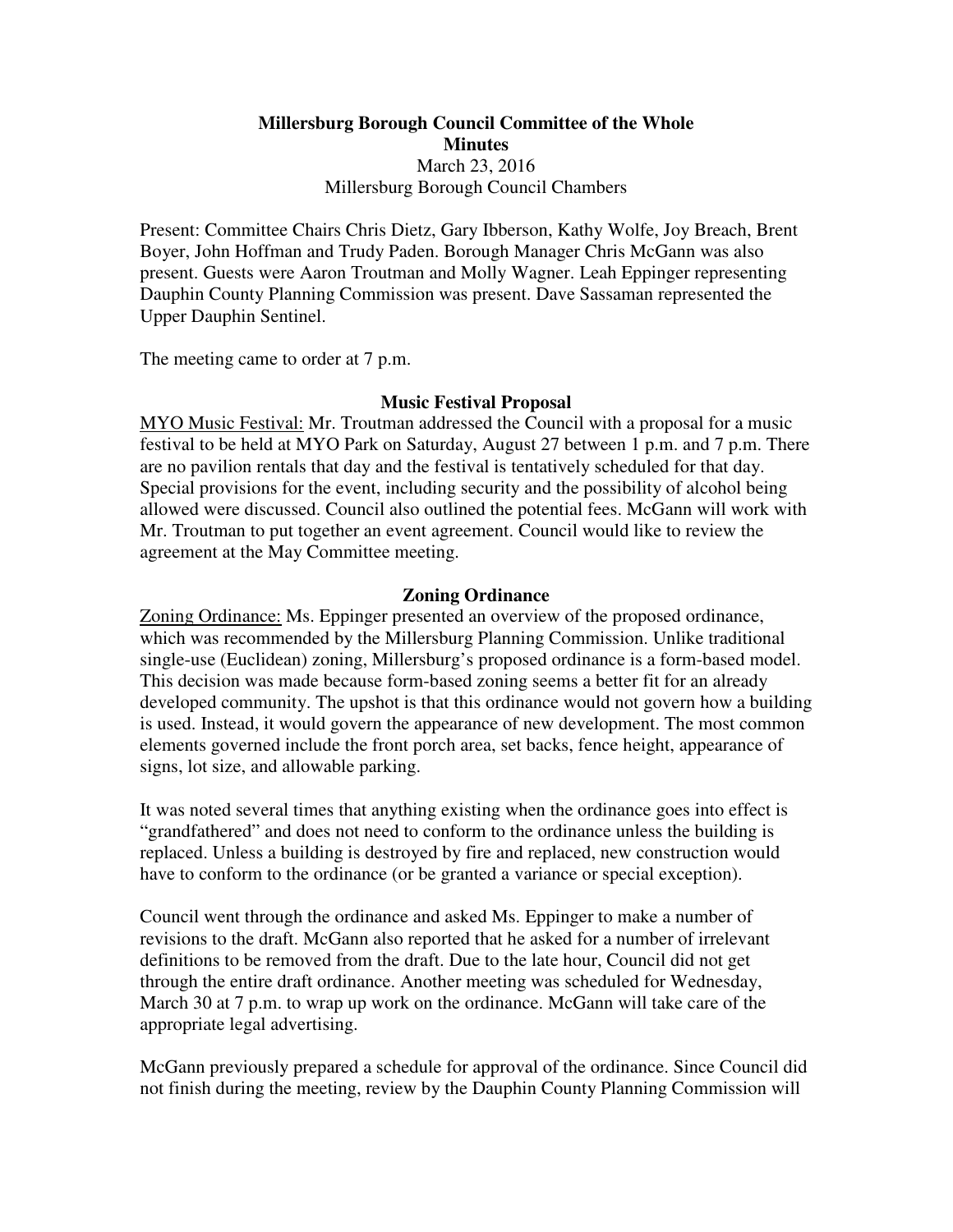need to wait until their meeting on May 2. After the County Planning Commission receives and approves the draft, it cannot be substantially altered without another round of approvals. The Borough Council must wait 45 days after approval by the County Planning Commission to hold the required public hearing. This will likely push final approval until July. McGann will update the schedule to reflect the change.

#### **Streets Committee**

2016 Paving Bids: McGann opened the bids for the paving project. Bids were received from New Enterprise Stone and Lime Inc., Mid-State Paving LLC, and Jay Fulkroad and Sons Inc. The apparent low bidder is New Enterprise with a quote of \$59,628.56. The bid will be reviewed by the Engineer and Solicitor prior to final approval.

### **Streets Committee Action Item:**

2016 paving project bid award

# **Parks Committee**

Mock DUI Crash: The Millersburg High School chapter of Students Against Destructive Decisions (SADD) has requested the use of the parking lot at Seal Park for a Mock DUI demonstration. The school cannot hold the event on their property due to construction. Council reviewed the proposed agreement and made minor revisions. It will be forwarded to SADD for a signature. McGann was directed to confirm that there are no pavilion rentals that day.

DCNR Grant: McGann reported that he is working on a C2P2 grant through DCNR. This grant would fund a master parks plan for Seal, Bradenbaugh and Market Square Parks. As part of this process, Council will need to pass a resolution authorizing submittal of the grant.

Bradenbaugh Park Upgrades: Millersburg Area Girl's Youth Softball (MAGYS) is working on upgrades to the concession stand. At their own expense, MAGYS will run water to the concession stand and install a uni-sex restroom in the existing storage shed. The proposed upgrades will add \$5,000 in value to the building. This would result in an insurance premium increase of about \$10. McGann was directed to add this to the policy. Council also directed McGann to follow up on some permitting issues related to the project.

Daniel Miller Fountain Repairs: McGann reported on his dealings with the insurance companies involved. Council directed him to update the Solicitor on the situation.

# **Parks Committee Action Items:**

Facility Use Request – SADD Mock DUI demonstration DCNR Grant Resolution

#### **Property Committee**

Electricity Rates: McGann reported that our electricity purchasing consortium would like to issue a request for proposal (RFP) for the rates for 2018 and 2019. He was unclear if